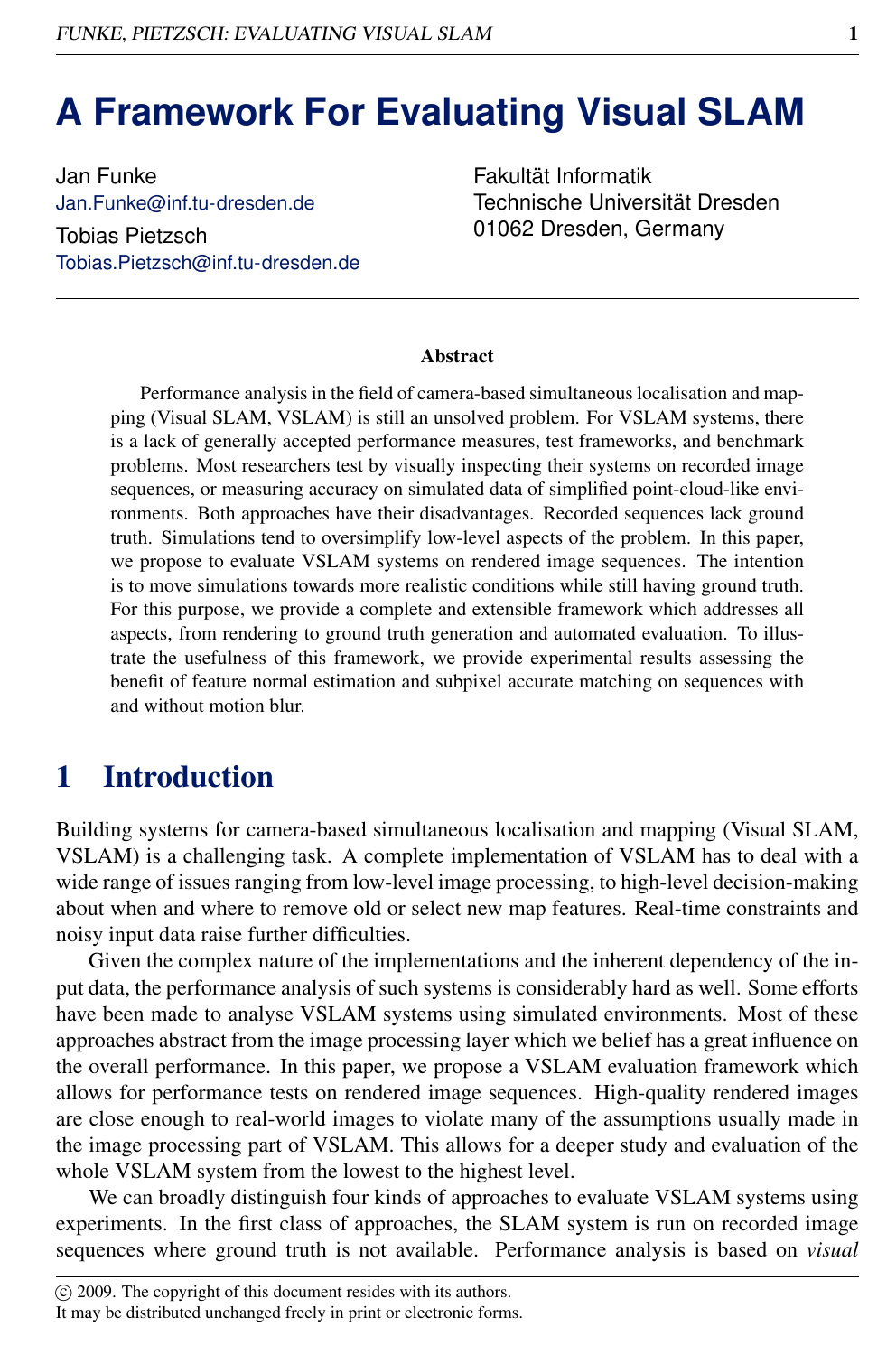*inspection*. Almost all recent work include an evaluation of this kind, e.g., [3, 5, 6, 8, 10, 13, 21]. Typically, these papers show screenshots of the system map/trajectory visualisation output, verbally explain what is going on at prototypical images in the sequence, and give interpretations of the visual results. The overall performance is usually described in broad categories such as whether a sequence is "well-tracked throughout" or "fails after *x* seconds", and whether loops are closed successfully. Using this approach, it is possible to illustrate strengths and weaknesses of a particular technique in the face of all the problems and artifacts occurring on real-world examples. However, it does not provide any hard quantitative results. Given the complex structure of the implementations, comparisons between different systems based on visual inspection alone are difficult. Usually, a lot of heuristics are involved in the implementation. It is often impossible to say what particular combination of components is responsible for, e.g., a successful or failed loop closure.

To obtain a quantitative measure of achieved reconstruction accuracy, some authors use *geometric constraints* in the scene. For instance, when the scene is known to be planar, the distance of estimated features to the plane (which is either known *a priori* [19] or an estimated best fit [10]) can be evaluated. Other constraints are right angles known *a priori* [19] and hand-measured distances in the scene  $[20]$ . In the latter case, inaccuracies cannot be avoided, of course. This second kind of approaches complements visual inspection by giving quantitative results at least for some restricted scene types.

Another solution is to record measurements made by the VSLAM system and compute a *maximum likelihood reconstruction* using bundle adjustment. The SLAM estimate can then be compared to this solution, e.g., [9]. This is well-suited for evaluating the performance of the filtering algorithm, for instance the influence of model linearisation. However, it abstracts from other influences such as feature matching accuracy, data association, and feature selection heuristics, that is, anything leading up to the 2D measurements.

Finally, VSLAM systems can be run on *simulated data*, and evaluated against ground truth (which is of course available in simulations). Abstraction from systematic influences at the image processing level can be a problem here, too. Often simulated scenes are modelled as point clouds and measurements obtained as projections of these points with additive Gaussian noise, e.g., [2, 4, 5]. Besides making idealised assumptions about feature matching, another drawback in [4] is that map features are predefined, i.e., the VSLAM system has no control of when and where to initialise features.

In this paper, we propose to use rendered image sequences to improve upon point-cloud simulation. Many effects occurring in real sequences can be emulated in rendered images, like non-Lambertian surfaces, changing illumination, motion blur, shading, and sensor noise. In this way, simulation conditions can be moved much closer to the realism of recorded real imagery. In other areas of computer vision (e.g., optical flow estimation) rendered images are part of the standard benchmarks [1].

In two recent papers, VSLAM results were evaluated on rendered images. Chekhlov *et al*. [3] use a camera trajectory in front of a texture-mapped plane to analyse the performance of their exemplar based feature descriptor. Klein and Murray [12] test their system on a synthetic scene produced in a 3D rendering package. They compare their results and those of an EKF-based system with respect to ground truth. However, this comparison is limited to the estimated trajectories. The estimated maps are only compared by visual inspection.

In contrast to these authors, we generate ground truth feature positions for the rendered sequences. From this ground truth, we can also compute the ideal measurements, a reference against which the results of feature matching may be compared. Additionally, we offer support for arbitrarily complex scenes and trajectories, different camera and image degra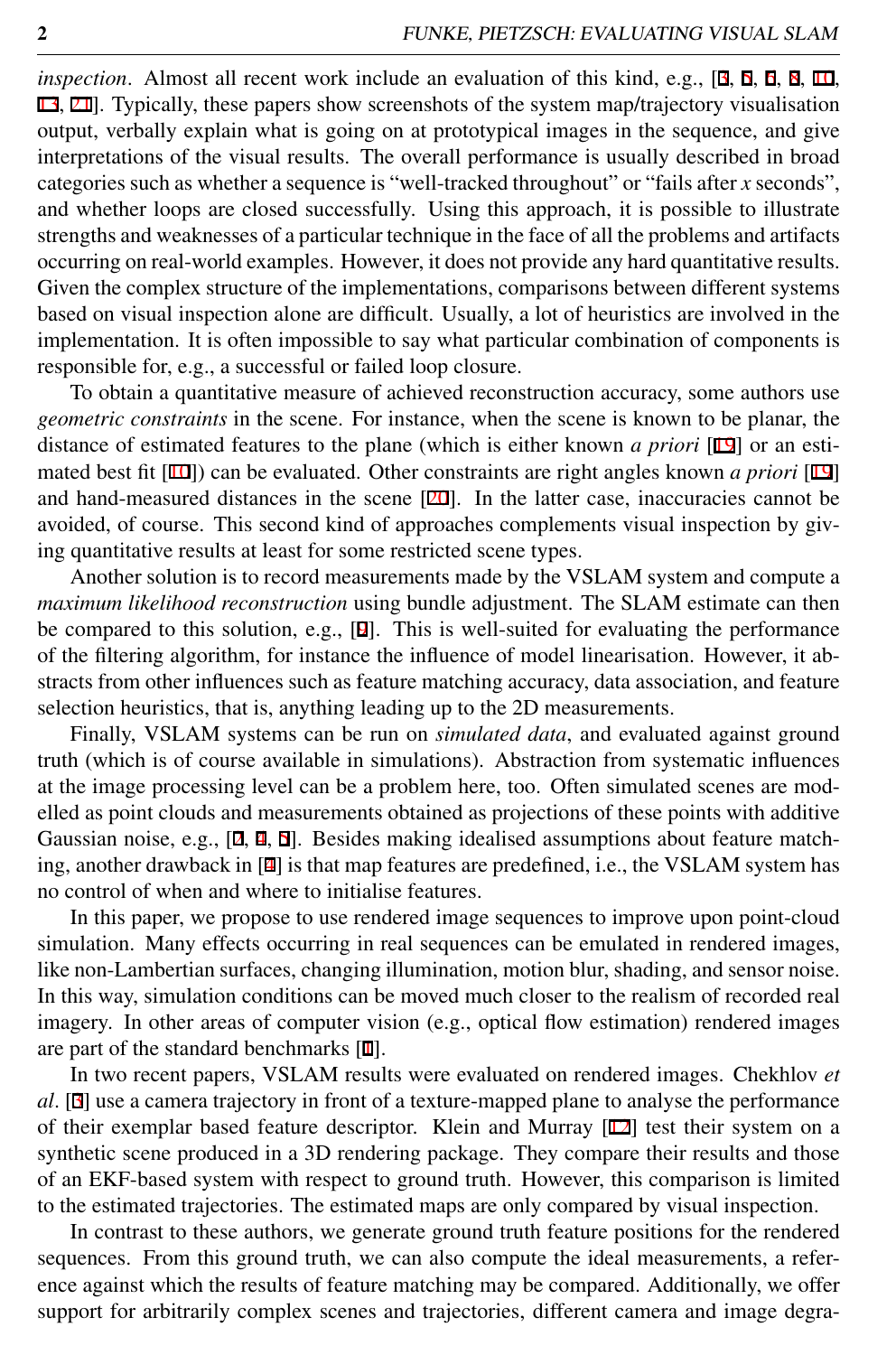dation models, automated rendering and evaluation – all in one integrated and extensible framework. A main goal in designing our framework was to make it easy to add new scenes and evaluation code, such that it can be readily used and extended by others for their own research. It is publicly available [11], and completely build on free software.

The framework may be used to obtain answers about single components of a VSLAM system, e.g., "What is the influence of different feature removal heuristics to trajectory and map accuracy?", "Which feature matching method minimizes the measurement errors?". In addition, the availability of the ground truth may be used for quick hypothesis checking, e.g., "What would be the benefit of accurate estimation of feature normals?"

After describing the framework in detail in Section [2,](#page-2-0) we exemplify the latter two of these use cases are Section [3.](#page-6-0) A discussion of our results and an outline of future work concludes the paper in Section [4.](#page-8-0)

## <span id="page-2-0"></span>2 VSLAM Evaluation Framework

The motivation for building the framework presented in this section was the possibility to easily set up and perform VSLAM experiments on rendered image sequences. As we are convinced that such a framework is of interest to other researchers as well, we focused on the following requirements. The framework should be freely available, that means, built on free software only. It should be easy to use, that is, its adaptation to existing VSLAM implementations should be straightforward. Moreover, the framework should be extensible to encourage contributions from the community.

For image generation, we use the POV-Ray command line ray tracer [17], which is free software and allows rendering of realistic images. More importantly, POV-Ray allows to calculate the intersection point of a ray with the whole scene. This feature is used for ground truth generation, as described in Section [2.4.1.](#page-5-0) Moreover, a range of high detail scene descriptions is freely available for this renderer.

A large part of our framework deals with automatizing the processes of creating image sequences and evaluating experiment results. For the interface between the evaluation framework and the VSLAM system, we provide a lightweight API in C++ that allows access to the created sequence images and straightforward data logging of the VSLAM process.

For system integration and easy extendability, all relevant data throughout the framework is stored in an XML format. This includes camera and trajectory definitions, log data, ground truth, and intermediate evaluation results. The log data is processed using an extensible set of Python scripts.

### 2.1 Overview

Our evaluation framework consists of four components: a *repository*, a *rendering system*, an *interface* for VSLAM systems and an *evaluation system* (see Figure [1\)](#page-3-0). The *repository* is used to store common items such as the descriptions of 3D scenes, camera trajectories and camera definitions which are needed by both the *rendering system* and the *evaluation system*. The *rendering system* is used to create image sequences from a specific setup of *repository* items. Using the *interface* (the lightweight C++-API), each of these sequences can be used instead of a regular camera (mono or stereo) to perform experiments on the VSLAM system under consideration. This *interface* can also be used to easily create structured log data during the experiment which are required for the *evaluation system* afterwards. For example,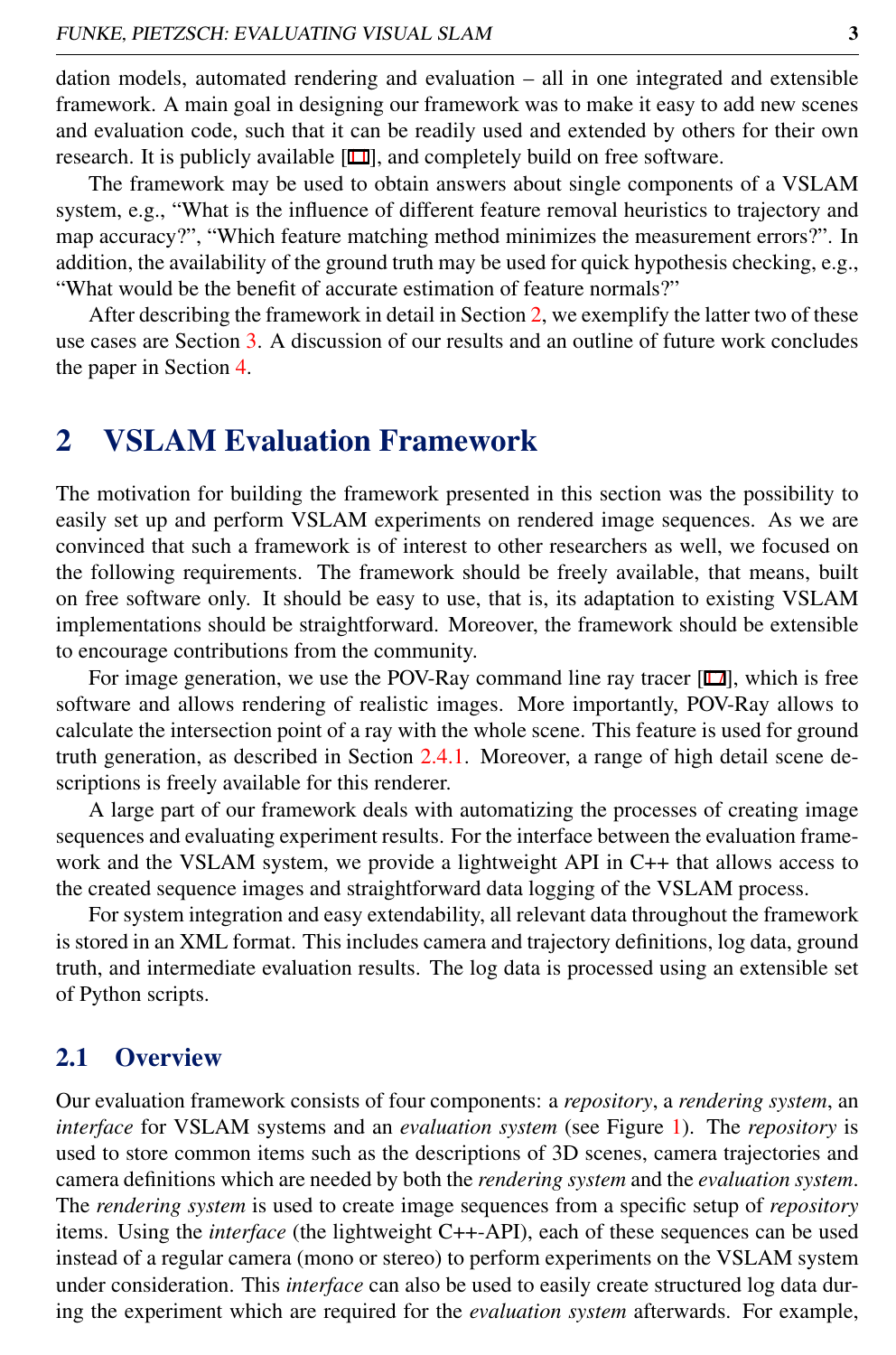

<span id="page-3-0"></span>Figure 1: Overview of the evaluation framework. An image sequence is rendered and provided as input to the VSLAM system under evaluation. A log of the systems operation is created and processed afterwards by the *evaluation system*. Together with the exactly known scene structure and trajectory, the log is used to generate ground truth for feature positions and measurements. The final result is a number of error plots comparing logged estimated values and ground truth. Interface classes *sequence reader* and *log writer* are provided to allow easy adaption to existing systems.

the log data includes estimated location of camera and/or map features, 2D image measurements, and feature initialisation events. The *evaluation system* consists of an extensible set of Python scripts that perform various evaluation tasks, e.g., the computation of ground truth and the creation of data plots for the experiments.

### 2.2 Rendering System

The input to the rendering system is a *setup* description. Every *setup* is used to generate one *sequence*.

A *setup* selects a combination of the following repository items: a *scene*, a *camera configuration*, a camera *trajectory*, and *rendering options*.

The *scene* defines the 3D environment in which the camera will be placed. We use the POV-Ray [17] raytracer for image generation, and so the *scene* description is in the native POV-Ray format. All other repository items are simple XML files.

The *camera configuration* consists of camera type (mono/stereo), internal calibration parameters, image resolution, shutter speed, and frame rate. The *trajectory* describes camera motion as a list of keyframes. Every keyframe comprises a timestamp and a camera pose (rotation and translation). The *rendering options* influence the quality of the raytraced images. For instance, there are options to control the quality of anti-aliasing, lighting, and motion blur calculation.

Using the setup information, the camera is moved along the trajectory and a image sequence is rendered. Begin and end of the sequence are defined by the timestamps of the first and last trajectory keyframes. The number of frames to be rendered in-between depends on the framerate of the camera. In general, trajectory keyframes need not match the framerate of the camera or even be equidistant in time. Camera poses for frames between keyframes are interpolated between keyframe poses. Camera positions are linearly interpolated, spherical linear interpolation is used for the camera rotation. Being an advantage of this approach, the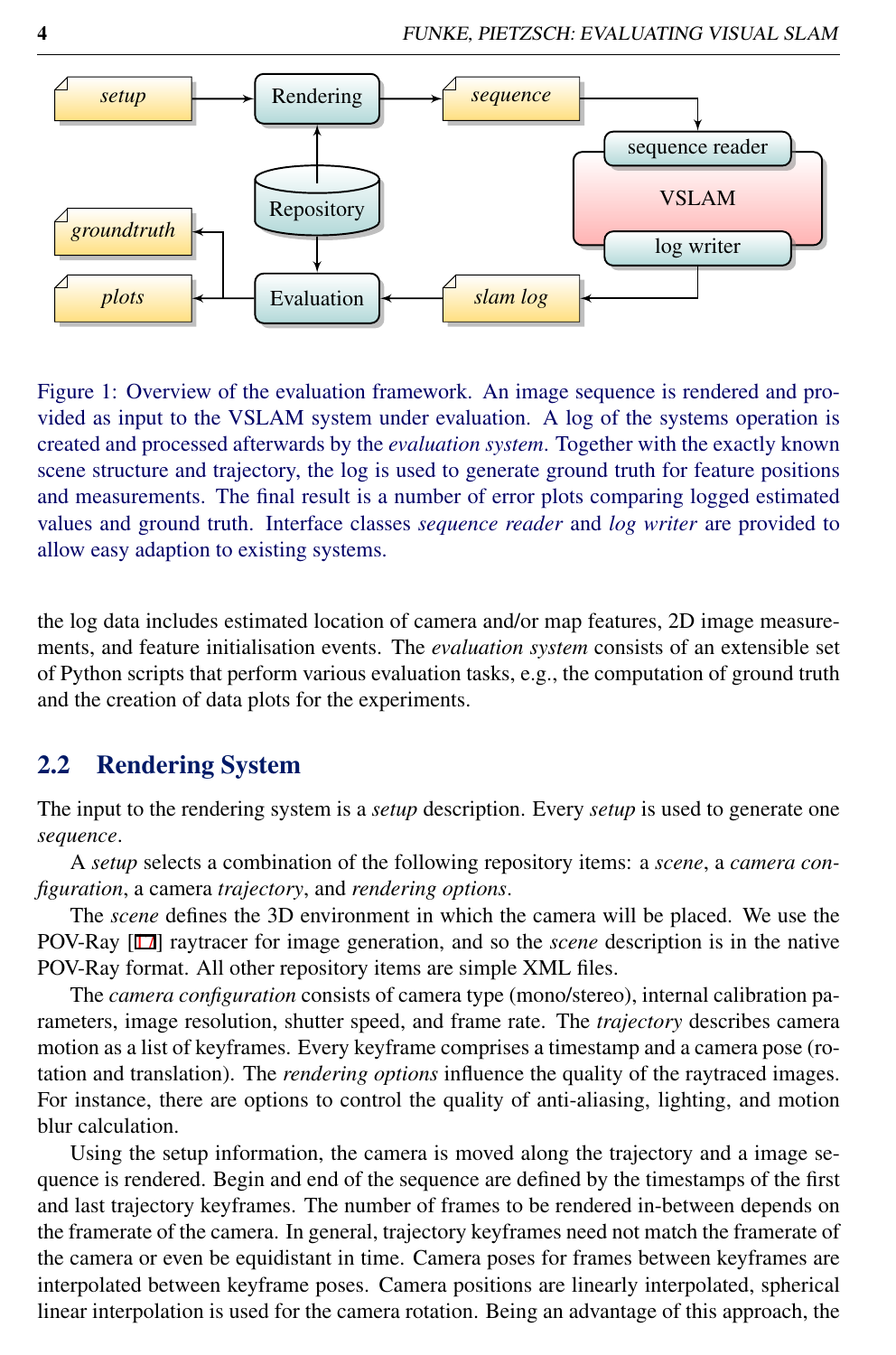trajectories can be obtained from a variety of sources, e.g., hand-crafted using some modeling program, recorded by an IMU, and so on. However, keyframes should not be too far apart in time, because otherwise the linear interpolation may cause discontinuities. Currently, the framework includes some synthetic trajectories and trajectories estimated from real image sequences using a VSLAM system [18].

After completing the setup step, the camera is placed at each interpolated frame pose, internal camera parameters are set as specified in the *camera configuration*, and an image is rendered using POV-Ray (two images in the stereo case). Motion blur effects are simulated by rendering and averaging multiple images from nearby poses. The amount of blur is controlled by the shutter speed, which defines the range of poses around the timestamp of the current frame. In addition to motion blur, the only image degradation effect currently available is additive Gaussian noise. We have decided to add the noise on-the-fly in the *sequence reader* of the VSLAM API (see Section [2.3\)](#page-4-0) because this allows to test the same setup with different noise levels without re-rendering the sequence again and again.

As the result of the steps described above, we obtain a set of images along the trajectory. In the case of a stereo camera, the left and right image of every stereo image pair are merged into a single output image. Finally, a *sequence* description file is created. A *sequence* consist of a list of timestamped images and a set of parameters that should be available to the VSLAM system (e.g., camera calibration settings). The images and parameters are accessible through the interface described in the next section.

### <span id="page-4-0"></span>2.3 VSLAM Interface

Interfacing the evaluation framework with existing VSLAM systems is made easy using a lightweight API in C++ consisting of two parts.

#### 2.3.1 Sequence Reader

The *sequence reader* provides camera parameters and images of a *sequence*. It is supposed to replace the camera driver of the VSLAM system. The *sequence reader* is provided with an *experiment* description in XML, containing the name of the sequence to process.

Additionally, an *experiment* may contain arbitrary parameter settings which can be queried as key-value pairs. This should allow for a large number of experiments to be run in a batch (possibly in parallel). One possible scenario is to run a VSLAM system on a number of sequences with varying parameter settings and observing the influence on the overall result. Another attractive option is to compare the results of different systems on a benchmark set of sequences, identifying the advantages and drawbacks of the different approaches.

#### 2.3.2 Log Writer

The *log writer* collects data from the VSLAM run and writes them into a set of *slam log* files. In particular, the *slam log* consists of the following data items (for every frame of the sequence):

- the estimated camera pose,
- the estimated map, i.e., all 3D feature positions,
- the measured 2D feature positions, and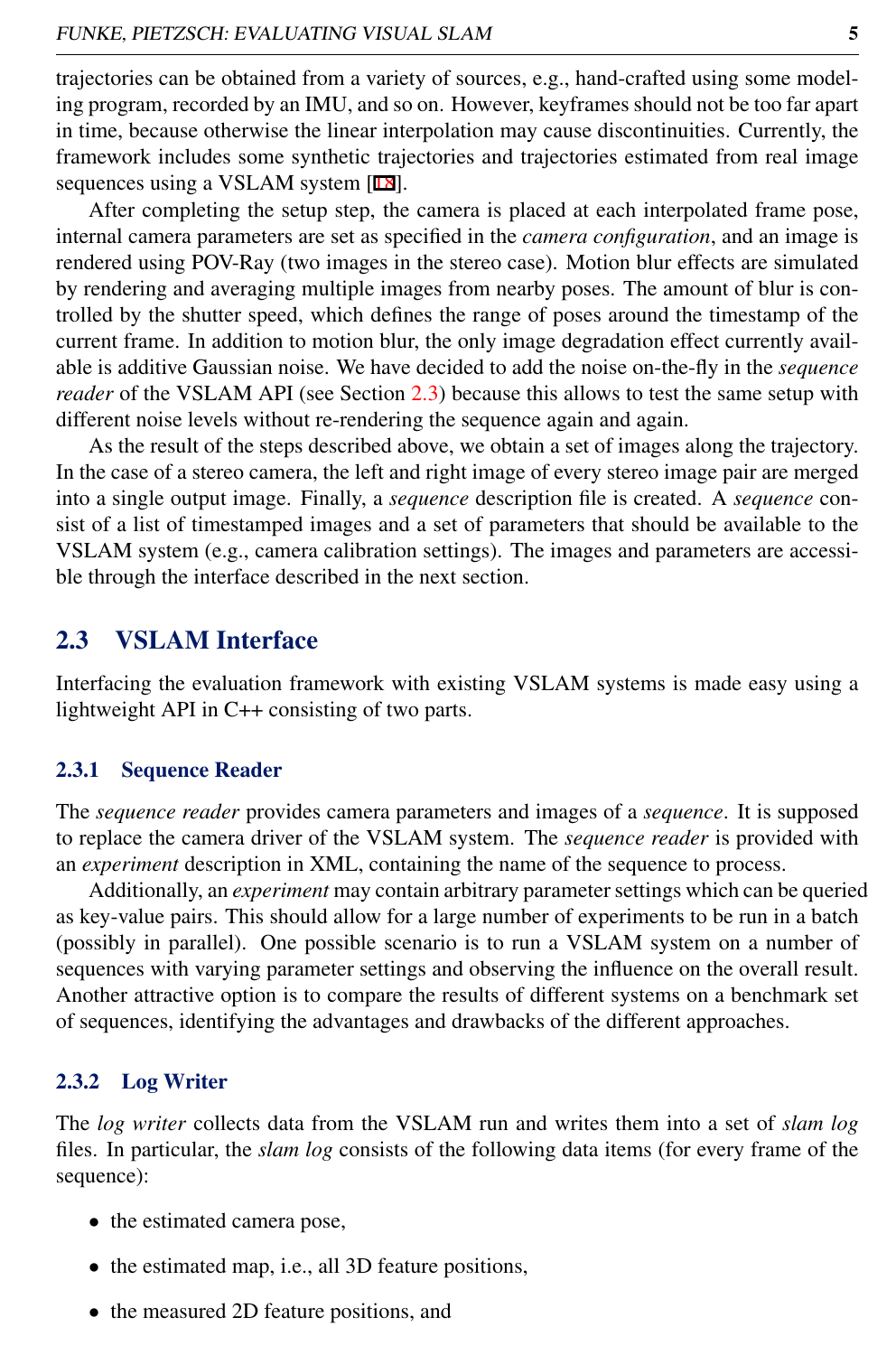• the 2D positions of newly initialised features.

Please note that the evaluation methods and measures currently implemented are targeted at point-feature-based systems, i.e., systems that maintain a representation of the map as a set of 3D point features. Every feature point is identified by unique feature-IDs, which appears in every measurement and position estimate.

Logging the initial image locations of new features is important for two reasons: Firstly, this data is used to obtain ground truth 3D positions for all features. Secondly, this data can be also be fed back into the *sequence reader* in another experiment. This way, we can force the VSLAM system to initialise the same features in every run, alleviating the comparison of the resulting maps.

Currently, the log does not include uncertainty information, e.g., covariance matrices, (although it is quite easy to extend the log formats to do so.) Covariance information might not be available directly (for instance in a system using sub-maps, or a particle filter). If it is available, it might not be in the right parameter space (for instance in systems using inverse depth parameterisations). However, to compare different systems, uncertainty information should be represented in a unified way. This necessitates covariance projection and/or approximation prior to logging. Addressing the effects of such approximations correctly in evaluation measures is not straightforward. A general solution seems rather difficult here.

### 2.4 Evaluation System

The *evaluation system* consists of an extensible collection of *evaluation scripts*. Some scripts compute the ground truth required for the evaluation. Other scripts are used to analyse the outcome of the the experiments, as described below.

In the given framework, both types of scripts are handled in the same way: Each script may depend on certain files, e.g., *slam log* files, and produce one ore more files, e.g., plot data or ground truth. The output of one script may be the input to another, which results in a dependency graph for running these scripts. The framework takes care of resolving these dependencies, which allows easy integration of new scripts by stating their requirements and outcomes.

#### <span id="page-5-0"></span>2.4.1 Calculating Ground Truth

Ground truth is determined as an intermediate step in the *evaluation system* by dedicated *evaluation scripts*. Ground truth is computed for each set of *slam log* files. It consists of the real trajectory, the map of real feature positions, and the set of ideal measurements.

The real trajectory is already given (it was used to render the sequence). From the *slam log*, the exact frame where each feature was initialised is known. Using this information, the camera pose for each feature initialisation can be determined straightforwardly. The ray through the image plane on which the feature was initialised is intersected with the (known) scene. This intersection yields the ground truth feature position.

Given the ground truth feature positions and camera pose, the projection of every feature point in every frame can eventually be computed. These projections are the *ideal measurements*, i.e., the best image measurements that feature matching could provide.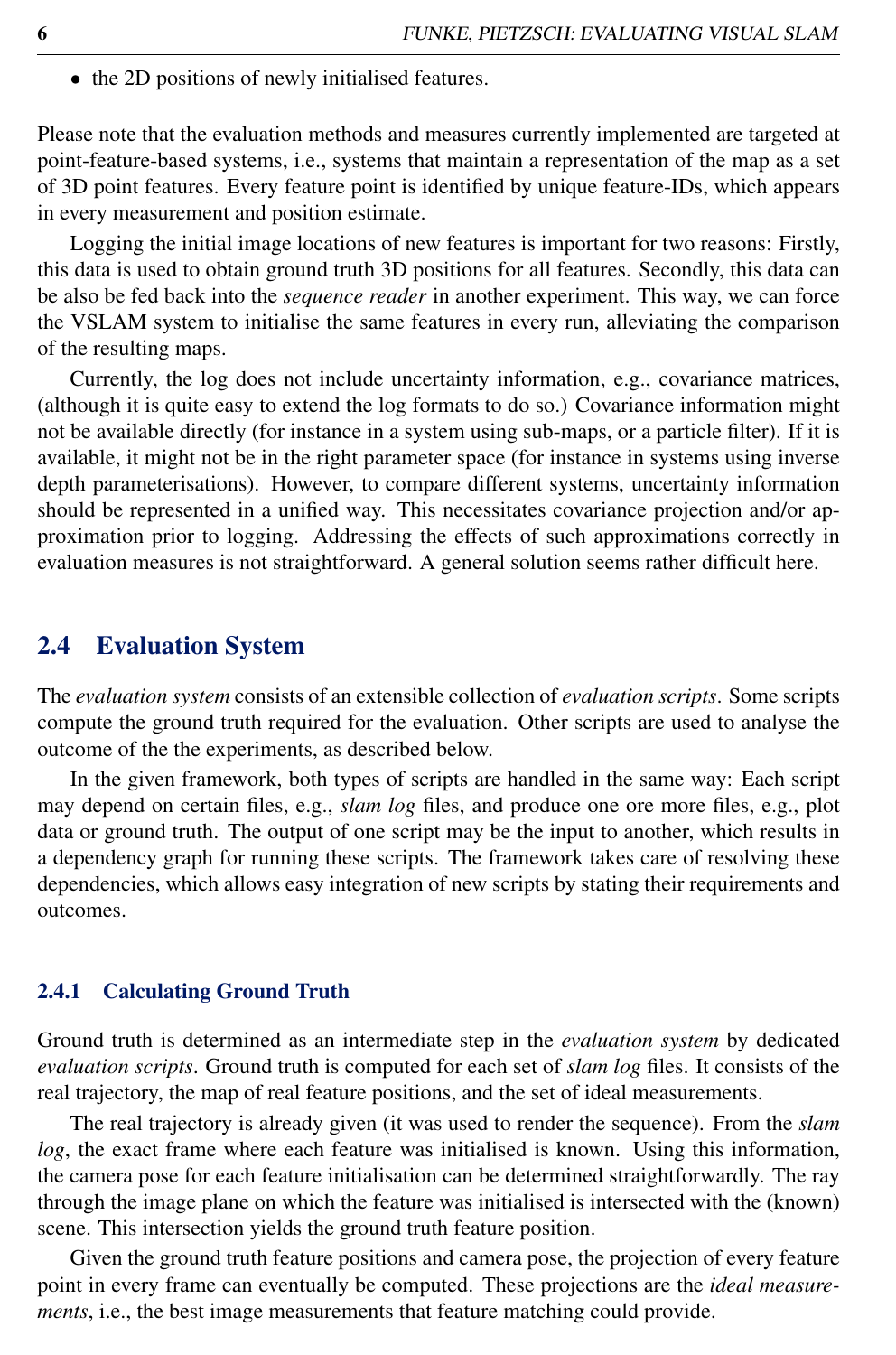#### 2.4.2 Evaluation Procedures

The other type of scripts use ground truth and estimated data to compute quantitative error measures. Currently, we provide basic evaluation measures for trajectory error, map error, and measurement error.

For the trajectory error, the estimated and ground truth camera poses are evaluated at every frame with respect to the Euclidean distance between camera centers, and the Frobenius norm of the difference of camera rotations. The result is plot data of translation error over time, and rotation error over time, respectively.

The map error for every frame is computed as the mean Euclidean distance of estimated and ground truth map features. The result is plot data of map error over time. Prior to evaluating map error, the estimated map can be translated, rotated, and scaled such that map error is minimized. The latter is especially interesting for monocular SLAM, as it does not penalise unobservable scale.

For each measurement, the image distance between the ideal and actually measured image projection is computed. The result can be used to generate scatter plots of measurements over all or individual features.

All these scripts store their results in plain GNUplot data files. The framework provides rudimentary support for generating various plots from these data.

# <span id="page-6-0"></span>3 Experimental Results

This section illustrates the evaluation of a complete VSLAM implementation on a usual test scenario.

The framework is used to generate two test sequences, using the same scene, camera, and trajectory but different motion blur settings.

The scene consists of the inside of a cube of dimension  $6 \times 6 \times 6$  meters. The faces of the cube are texture-mapped with photographs of a cluttered indoor environment. We use an approximately circular loop trajectory with the camera facing roughly in the direction of motion. The trajectory was obtained by recording a real image sequence using a handheld stereo camera and reconstructing the camera path using the VSLAM implementation described in  $[18]$ . The camera is modeled after a Point Grey Bumblebee<sup>®</sup> stereo camera with  $640 \times 480$  resolution and  $65^\circ$  horizontal field of view.

This setup is used with two different settings for motion blur. The first variant uses no motion blur at all. For the second variant, the shutter time is 0.03 seconds, resulting in quite severe blurring artifacts. Motion blur is generated using 10 camera pose samples per rendered image.

To collect experimental data, the VSLAM implementation described in [18] is used together with the C++ API of the framework. The approach of  $[18]$  is a fairly standard pointfeature based SLAM system: The joint camera and map state is represented as multivariate Gaussian distribution, which is updated using an Extended Kalman Filter (EKF). The dynamics of the camera are modelled as a constant velocity motion, similar to [7]. The implementation makes use of up-to-date techniques such as a variant of inverse-depth feature parametrisation [15] and Joint Compatibility [16] testing for data association.

In the first experiment, we simply run the VSLAM system on both sequences (with and without motion blur). To get comparable data, we tweaked some parameters of the system such that the loop is closed in both cases and no gross errors occur. Results of this experiment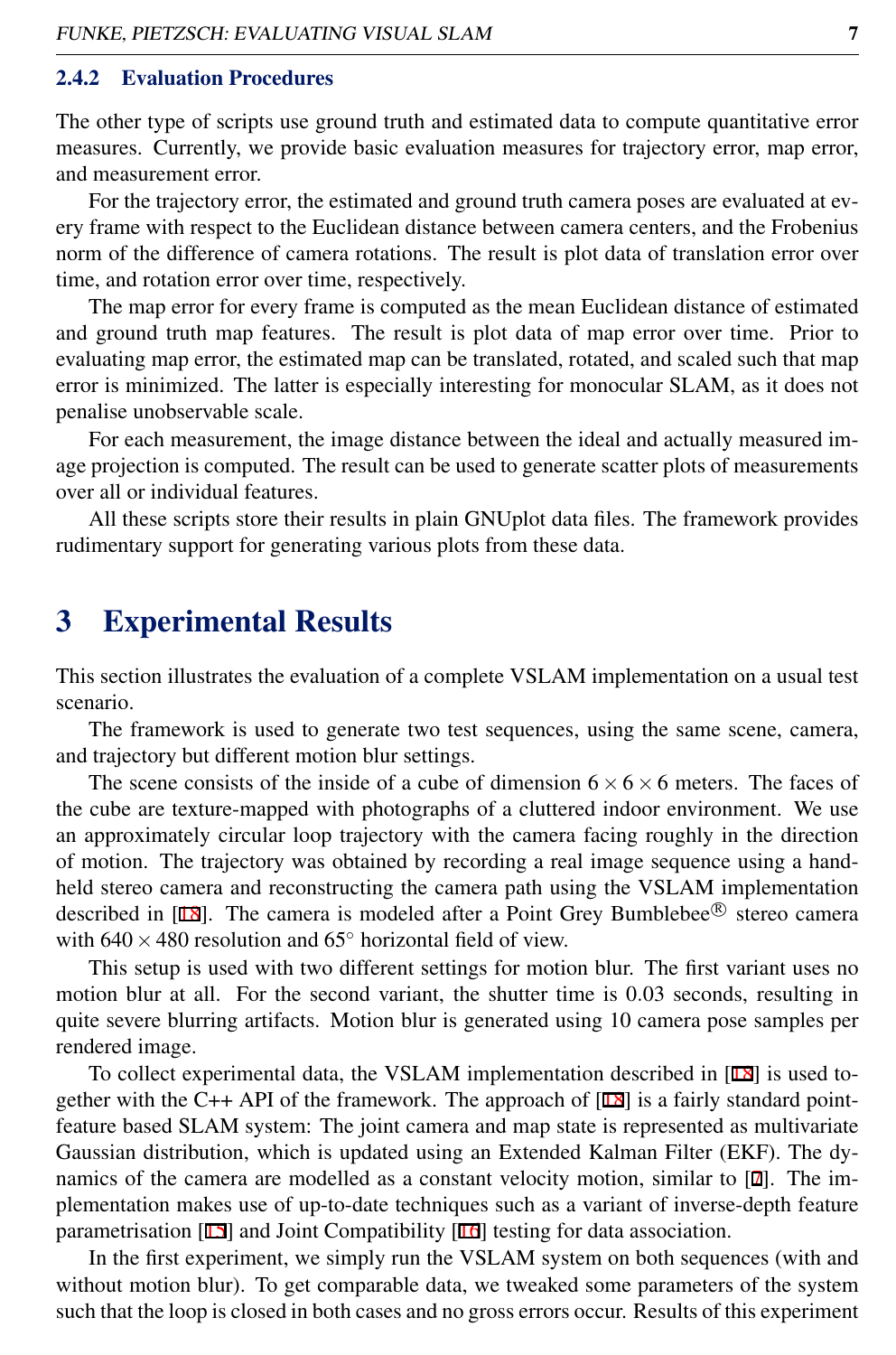

<span id="page-7-0"></span>Figure 2: The two curves at the bottom of the plot on the left show the mean map feature error over time. Initialisation of feature depth from stereo matching can cause extreme outliers to enter the map. Usually, no further measurement attempts are made for these features and consequently they are never removed from the map. This behaviour is a weakness of the initialisation in [18]. Features with an individual error of more than 10 times the median error (at the current frame) are filtered to remove these outliers from the evaluation. The upper two curves show map size over time. The plot on the right shows the evolution of camera translation error over time.

are shown in Figure [2.](#page-7-0) The plots illustrate some of the information that is produced by the *evaluation system*, namely the evolution of map size, mean map error, and camera translation error. The corrupting influence of motion blur on the system performance is clearly visible. In the motion blurred sequence, it is pure luck indeed that the system achieves loop closure at all. Nevertheless, it is interesting to observe the huge reduction in translation error on loop closure.

One advantage of the proposed approach is that it provides access to the *ideal* measurements, i.e., the projections of feature centers in all images. This allows to analyse the distribution of overall or per-feature measurement errors. The distribution of measurement error over all features and all frames is compared for the blurred and non-blurred sequence in Figure  $3(a)$  and  $3(b)$ . As we would expect, the measurement errors for the blurred sequence are larger. The distribution is elongated in the *x* direction, which is the main blur direction

<span id="page-7-1"></span>

<span id="page-7-4"></span><span id="page-7-3"></span><span id="page-7-2"></span>Figure 3: The plots show the distribution of measurement errors in the  $(u, v)$  axes. The motion blurred sequence was used for [\(a\),](#page-7-1) all other plots were created using the non-blurred sequence. [\(a\)](#page-7-1) and [\(b\)](#page-7-2) used the pixel accurate measurement method, whereas  $(c)$  and  $(d)$  used sub-pixel accuracy. Additionally, for [\(d\)](#page-7-4) perfectly known feature normals were assumed.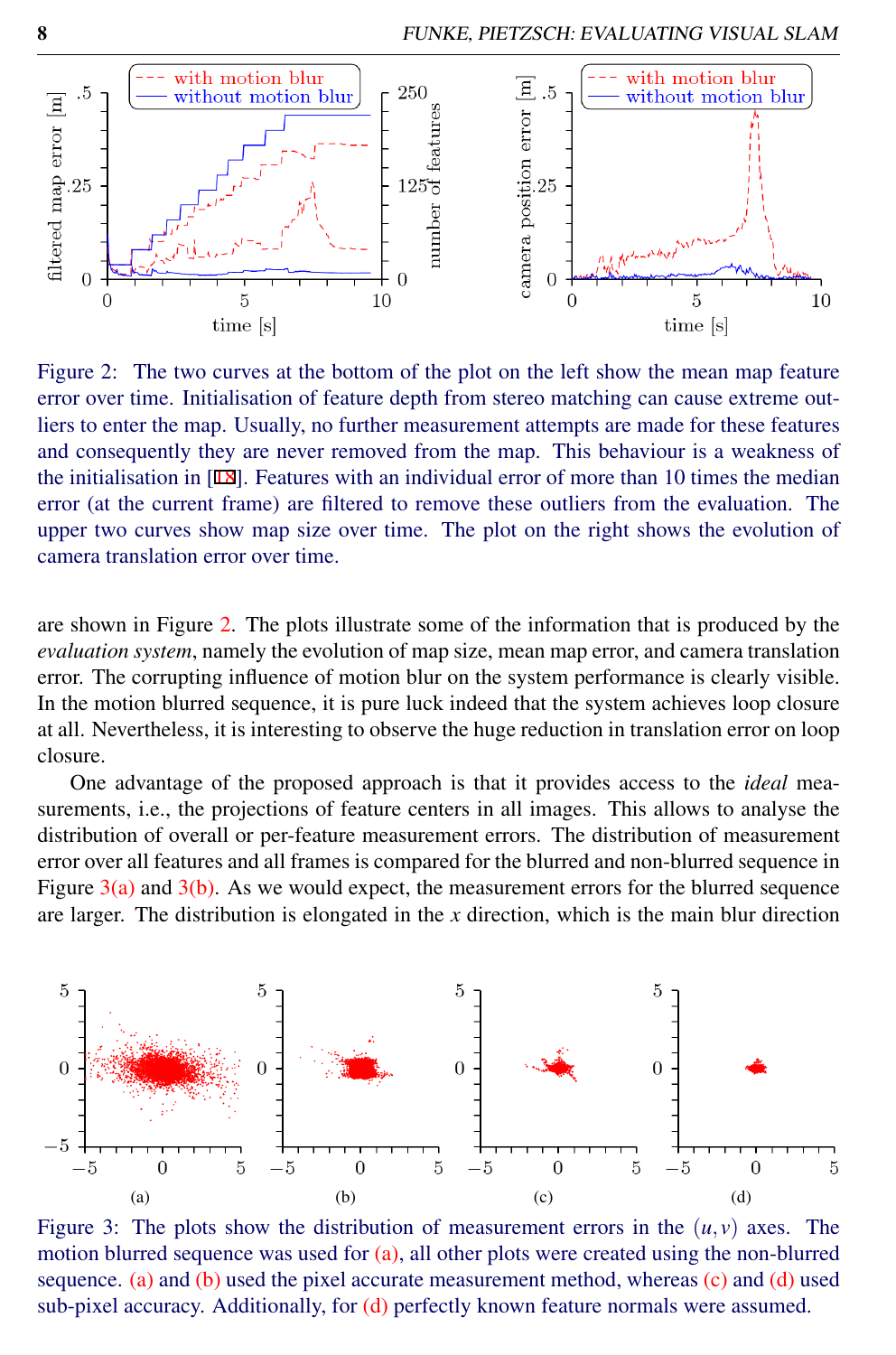induced by the camera trajectory. Interestingly, in Figure  $3(b)$  the error distribution is almost square-shaped. This can be attributed to the fact that measurements are only obtained with pixel accuracy.

For the third experiment, we have modified the measurement method of [18] to give subpixel-accurate feature matches. Feature measurements in [18] are obtained by finding the best match within an elliptic search region to a warped feature template. The warped template is obtained by applying a homography transformation to the initial feature patch. The homography is determined by the estimates of the camera pose, the camera pose at feature initialisation, and the normal vector of the feature patch (assumed to be facing the camera on feature initialisation). The best match is the pixel where the normalised sum of squared differences (NSSD) between the image and template is minimised. Because a stereo camera is used, we have to consider both images of the stereo pair, and the NSSD minimum is searched for in  $(u, v, d)$  space.

To refine the minimum localisation to subpixel accuracy, we fit a quadratic function to the NSSD errors in a  $3 \times 3 \times 3$  neighbourhood around the best matching pixel. The minimum of the fitted function gives the subpixel accurate measurement. The resulting improvement of measurement accuracy is illustrated in Figure  $3(c)$ . For the subpixel experiment, the exact same features were used as in the previous experiment. This is achieved by feeding the log of initial 2D feature positions back into the system.

The final experiment is an example of quick hypothesis checking. Feature measurement error is in part also caused by badly warped templates due to errors in the assumed normal vectors of feature patches. We investigate how accurate normal estimation (as attempted by [14], for example) would improve measurement accuracy. To achieve this, we add an *evaluation script* which traces the ground truth feature normals. This information is fed back into the VSLAM system together with the initial 2D feature positions. Figure  $3(d)$  illustrates the combined benefit of subpixel accurate measurements and known feature normals.

# <span id="page-8-0"></span>4 Conclusion

The presented approach to VSLAM evaluation falls within the category of simulation, with the obvious benefit of known ground truth. In contrast to point-cloud simulation, there are two advantages. Firstly, the VSLAM system is not restricted in its choice of map features because ground truth generation adapts to the systems decisions in this respect. This means that the effects of initialisation and map management heuristics are not ignored. Secondly, the VSLAM system operates on images instead of abstract 2D measurements. As we have shown in the previous section, this allows to analyse the effects of phenomena of the imaging process (such as motion blur) and compare implementation choices on the image processing level.

The capability of analysing individual parts of a VSLAM system within this framework was illustrated. To achieve this, however, it is our experience that careful design of experiments is crucial and in no way trivial.

A long-term goal of this work is to create standardised benchmarks upon which different systems can be compared. Ideally, the evaluation should boil down to a single measure of *map quality*. To achieve this, one important question is how to incorporate estimates of map uncertainty. This is a difficult problem, especially because maps differ in number and types of features.

Besides tackling this issue, there are a lot of technical improvements possible. On the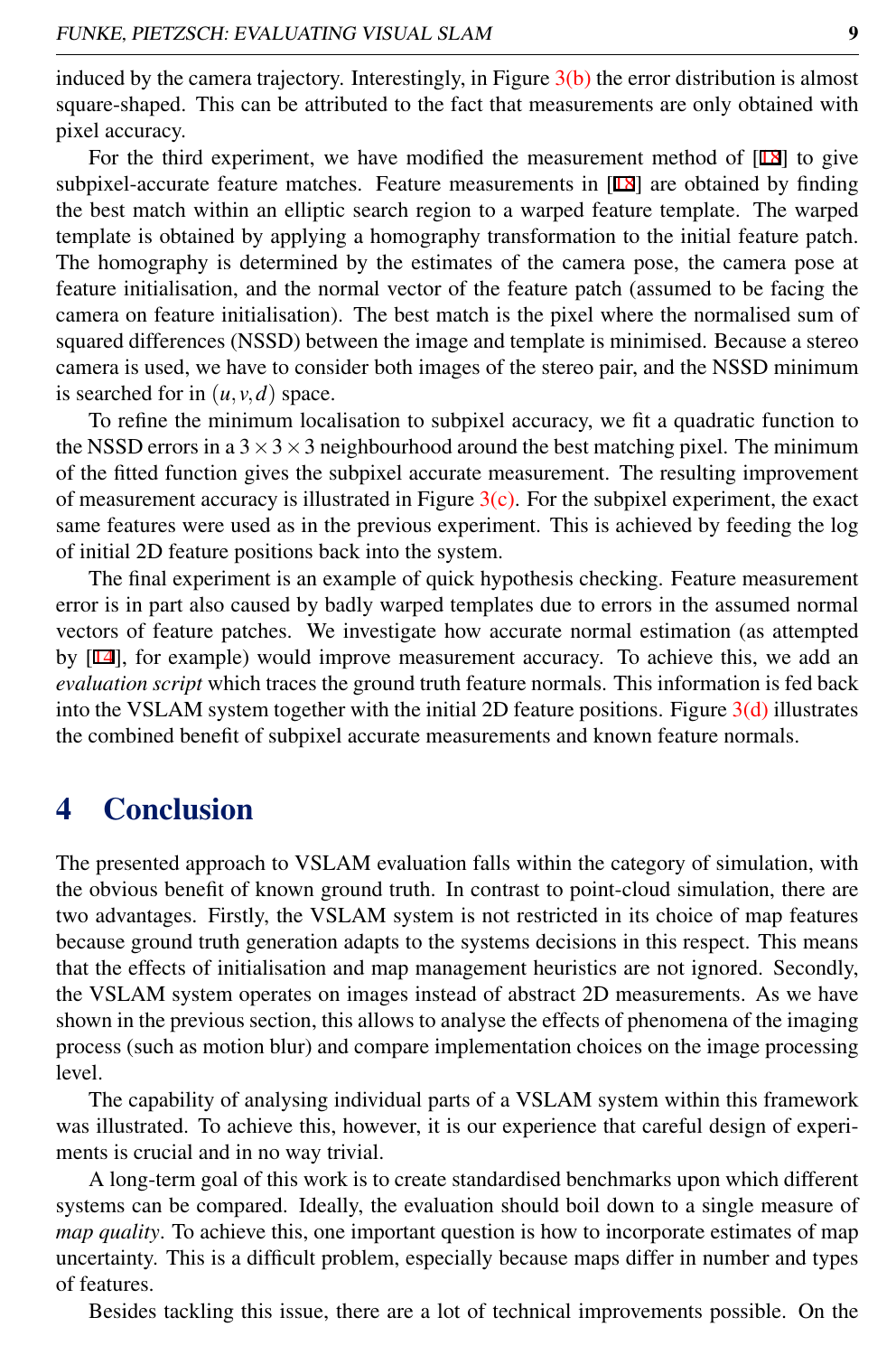one hand, this involves adding more realism to the sequence generation, e.g., better image degradation models like vignetting, shading, Bayer-filter simulation, radial distortion, autofocus simulation, *etc*. On the other hand, ground truth generation capabilities should be extended, e.g., for other feature types like planar or line features, and for dynamic scenes.

# References

- [1] Middlebury computer vision pages. URL <http://vision.middlebury.edu/>.
- [2] K. E. Bekris, M. Glick, and L. E Kavraki. Evaluation of algorithms for bearing-only slam. In *ICRA 2006*, May 2006.
- [3] Denis Chekhlov, Mark Pupilli, Walterio Mayol-Cuevas, and Andrew Calway. Robust Real-Time Visual SLAM Using Scale Prediction and Exemplar Based Feature Description. In *Proceedings of the IEEE International Conference on Computer Vision and Pattern Recognition*, 2007.
- [4] A. Chiuso, P. Favaro, H. Jin, and S. Soatto. Structure from Motion Causally Integrated Over Time. *IEEE Transactions on Pattern Analysis and Machine Intelligence*, 24(4): 523–535, April 2002.
- [5] Javier Civera, Andrew J. Davison, and J. M. M. Montiel. Inverse Depth to Depth Conversion for Monocular SLAM. In *ICRA 2007*, 2007.
- [6] Laura A. Clemente, Andrew J. Davison, Ian Reid, José Neira, and Juan D. Tardós. Mapping Large Loops with a Single Hand-Held Camera. In *RSS*, 2007.
- [7] A. J. Davison. Real-Time Simultaneous Localisation and Mapping with a Single Camera. In *International Conference on Computer Vision*, 2003.
- [8] E. Eade and T. Drummond. Scalable Monocular SLAM. In *IEEE Computer Vision and Pattern Recognition*, 2006.
- [9] E. Eade and T. Drummond. Monocular SLAM as a Graph of Coalesced Observations. In *ICCV 2007*, October 2007.
- [10] E. Eade and T. Drummond. Unified Loop Closing and Recovery for Real Time Monocular SLAM. In *BMVC 2008*, 2008.
- [11] Jan Funke and Tobias Pietzsch. VSLAM evaluation framework. URL <http://vslam.inf.tu-dresden.de>.
- [12] Georg Klein and David Murray. Parallel Tracking and Mapping for Small AR Workspaces. In *ISMAR'07*, 2007.
- [13] Georg Klein and David Murray. Improving the agility of keyframe-based slam. In *ECCV 2008*, volume 5303, pages 802–815, 2008. Springer.
- [14] N. D. Molton, A. J. Davison, and I. D. Reid. Locally Planar Patch Features for Real-Time Structure from Motion. In *British Machine Vision Conference*, 2004.